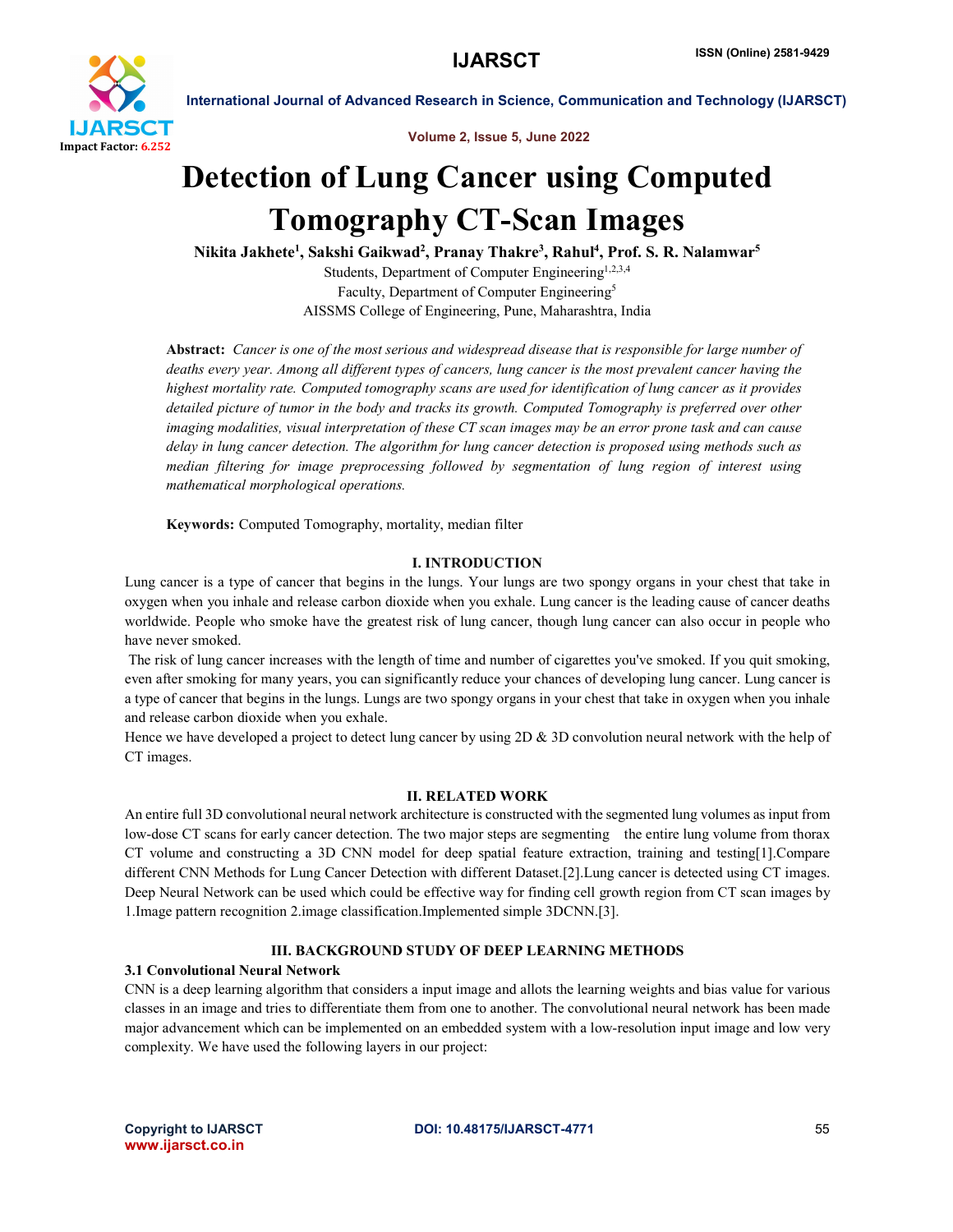

### Volume 2, Issue 5, June 2022



### 3.2 2 D Convolutional Neural Network

This is the standard Convolution Neural Network which was first introduced in Lenet-5 architecture. Conv2D is generally used on Image data. It is called 2 dimensional CNN because the kernel slides along 2 dimensions on the data as shown in the following image.



Fig 2: 2D convolutional neural network architecture

### 3.3 3 D Convolutional Neural Network

In Conv3D, the kernel slides in 3 dimensions as shown below. Conv3D is mostly used with 3D image data. Such as Magnetic Resonance Imaging (MRI) data. MRI data is widely used for examining the brain, spinal cords, internal organs and many more. A Computerized Tomography (CT) Scan is also an example of 3D data, which is created by combining a series of X-rays image taken from different angles around the body. We can use Conv3D to classify this medical data or extract features from it.



### 3.4 Dataset

In this study, we have used the Lung Cancer detection dataset from Kaggle which contains 711 CT images of lungs which is infected from cancer cells and not having cancer cells

www.ijarsct.co.in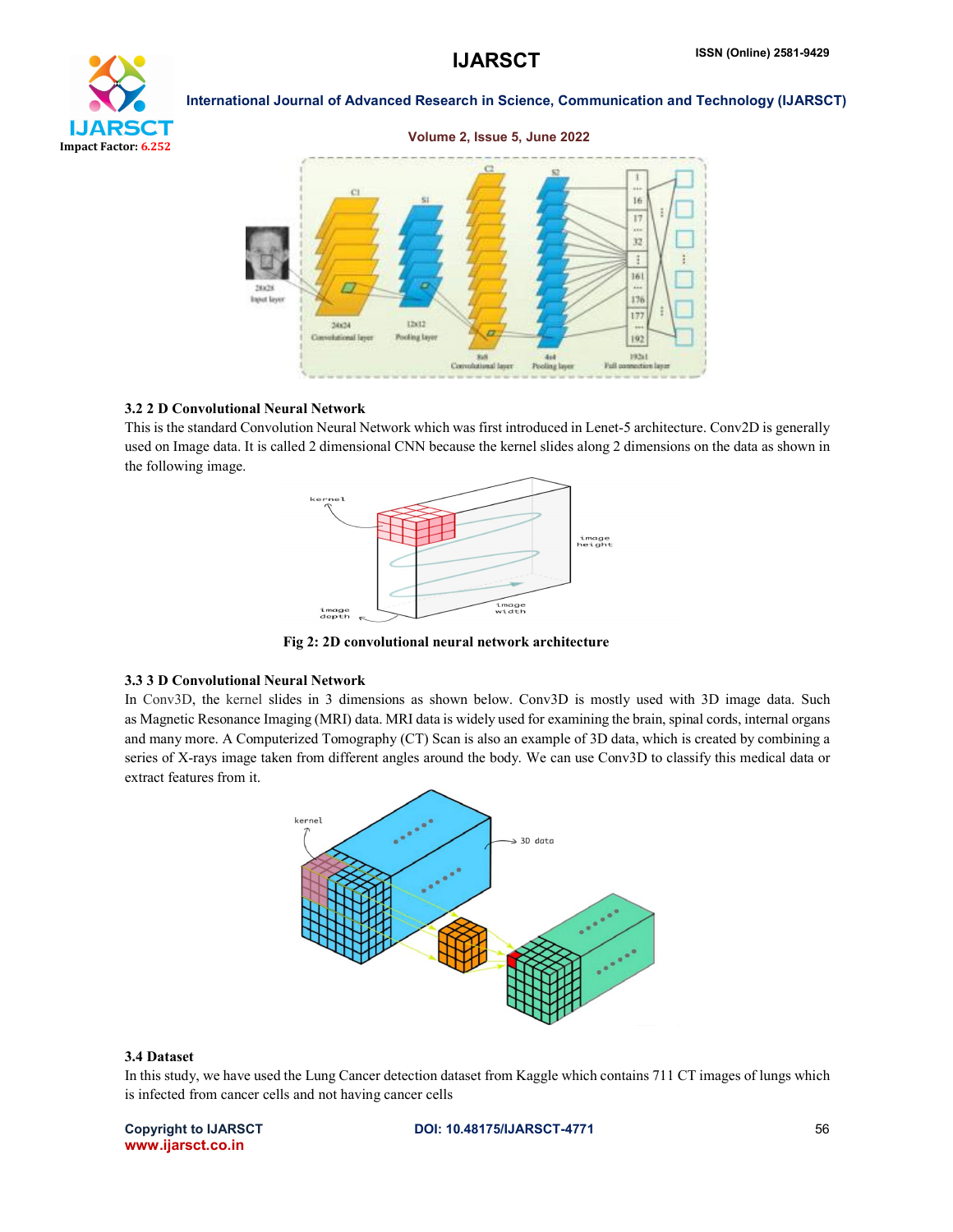

### Volume 2, Issue 5, June 2022

After then, data augmentation techniques will be utilized to increase the dataset size. Additionally, the content-based image retrieval technique can assist in the avoidance of image duplication issues.

The resolutions of the images in the dataset range from 250 x 350 pixels. The training images will be allocated as follows in our framework: 70% for training, 20% for validation and 10% for testing.

The sample images are divided into three sections at random (train, validation and test).

### IV. ARCHITECTURE

### 4.1 Pre-Processing on Image

The image is pre-processed before being sent to the model. Normally, images are in RGB colour, but we transform them to grey scale with a single monochrome channel before sending them to the model to avoid undesired noise. When providing input to the model, the user may give a picture of a different size, so we must transform that image to that size. We've utilised a 100-pixel image here.

### 4.2 Feature Extraction

This is the procedure for converting input data into a set of features that best represent it. We can minimise the size of a feature if we want to delete it. Various operations including pooling, normalisation, and other operations can be used in this process. We turn the 2D matrix into a flatten array and then transfer it to the dense layer after extracting the feature. CNN models were created using a sequential model from the Keras package, with 2D convolution layers added initially for core processing.



This is the procedure for converting input data into a set of features that best represent it. We can minimise the size of a feature if we want to delete it. Various operations including pooling, normalisation, and other operations can be used in thisprocess. We turn the 2D matrix into a flatten array and then transfer it to the dense layer after extracting the feature. CNN models were created using a sequential model from the Keras package, with 2D convolution layers added initially for coreprocessing.

After that pooling layer were used for summarizing the previous layers learning and reducing the dimension of feature map. Thereby reducing the calculations and in a way making it more immune to variation in dataset, i.e., generalizing. Flattening layers were implemented for single dimension feature map. In the end Dense layers i.e., fully connected layers were used for classifying it in two classes.

### V. CONCLUSION

In this paper we proposed the fully automatic deep learning based method for detection of lung cancer in whole slide histopathology images. CNN architectures were compared and the first one shows higher AUC and patch classification accuracy. Presented resultsshowsthat convolutional neural networks have potential to perform lung cancer diagnose from whole slide images, but more effort is needed to increase classification accuracy. In future work next steps will be increasingthe trainingsetsize, addingimage augmentationand stainnormalization. Also, we will try training from the scratch instead of using pre trained weighted images.

### ACKNOWLEDGMENT

The heading of the Acknowledgment section and the References section must not be numbered. Causal Productions wishes to acknowledge Michael Shell and other contributors for developing and maintaining the IEEE LaTeX style files which have been used in the preparation of this template.

www.ijarsct.co.in